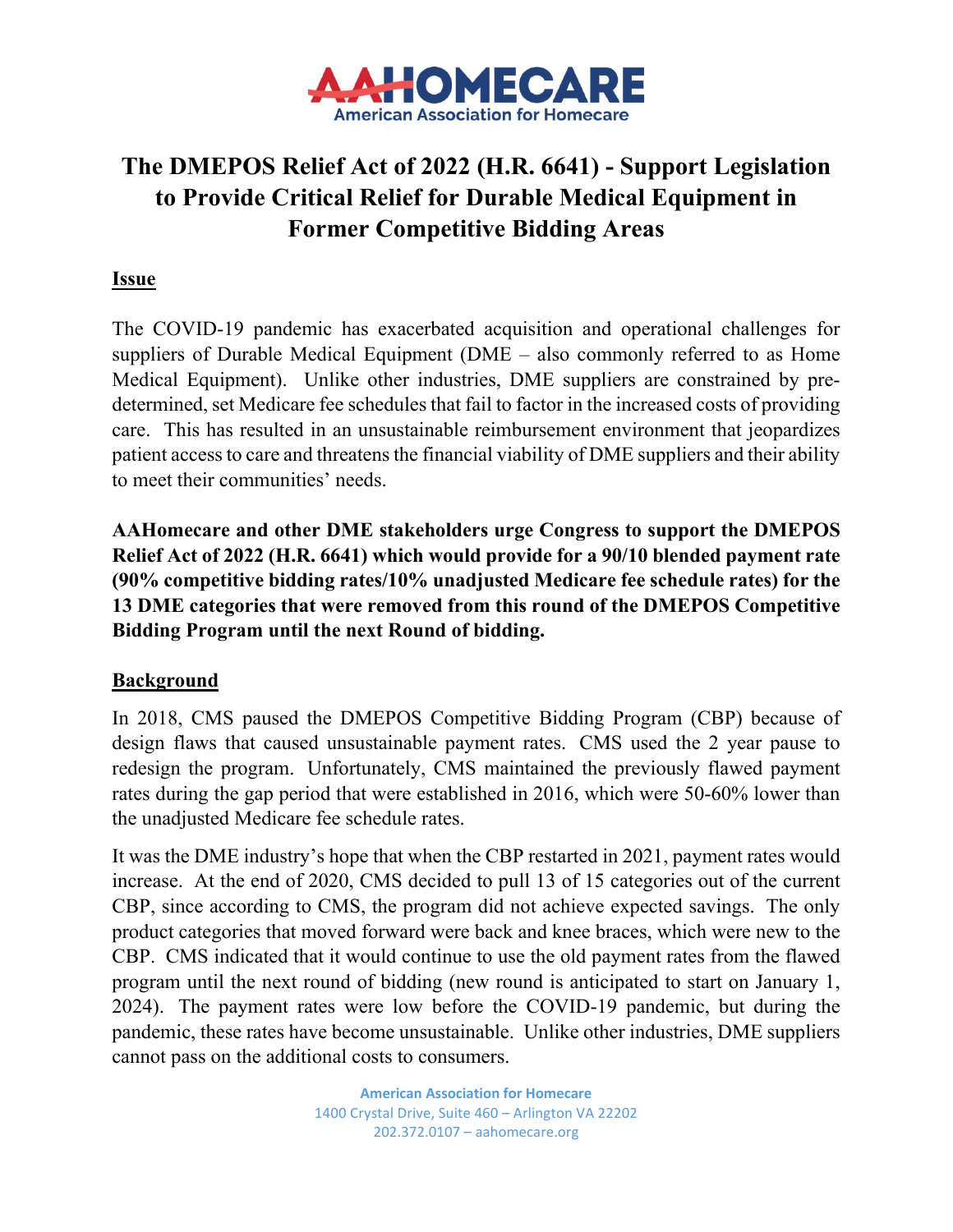CMS has the authority to increase CBP rates. In October of 2021, Representatives Cathy McMorris Rodgers and Paul Tonko spearheaded a Congressional sign-on letter asking HHS and CMS to adjust the rates. 95 members of Congress signed this letter. On December 22, 2021, CMS issued a DMEPOS final rule, which did not provide a payment adjustment for items that were removed from this round of CBP.

## **Intent/Summary of the Legislative Language**

In the past, Congress and CMS have addressed low payment rates for Medicare DMEPOS items in non-CBAs by using a blended rate. In the 21st Century Cures Act, Congress provided for a 50/50 blended rate for all non-CBAs (50% competitive bidding rates/50% unadjusted Medicare fee schedule) for six months. This relief gave CMS time to use its authority to make payment adjustments. In a 2018 Interim Final Rule and the 2018 ESRD Rule, CMS established a 50/50 blended rate for rural, non-CBAs until 2020. In the 2020 CARES Act, Congress provided a 50/50 blended rate for rural areas and a 75/25 blended rate for non-rural, non-CBAs (75% competitive bid rates/25% unadjusted Medicare fee schedule rates) throughout the Public Health Emergency (PHE). On December 22, 2021, CMS issued a final rule that will continue the 50/50 blended rate for rural areas post-PHE.

On February 9, 2022, Representatives Markwayne Mullin and Paul Tonko introduced the DMEPOS Relief Act of 2022 (H.R. 6441) to address payment rates for DMEPOS items that were removed from this round of CBP. Other House members joining the bill as original cosponsors were Brian Fitzpatrick (R-Pa.), Fred Keller (R-Pa.) Frank Mrvan (D-Ind.), Tom Reed (R-N.Y.), and Terri Sewell (D-Ala.). The Mullin/Tonko legislative language is based on Congress and CMS' past use of blended rates for DMEPOS items. H.R. 6641 would establish a 90/10 blended rate (90% competitive bidding rates/10% unadjusted Medicare fee schedule rates) for the 13 DMEPOS categories that were removed from the current round of the DMEPOS CBP. This payment adjustment would only apply to the 13 categories in CBAs until the next CBP round, which is anticipated to start in 2024. The industry estimates that the 90/10 blended rate will result in an average 9% increase in payment rates.

## **Our Ask:**

**Congress must address out-of-date DMEPOS Medicare payment rates. Please support H.R. 6641 which would apply 90/10 blended rates until the next round of DMEPOS Competitive Bidding Program. Members of Congress interested in cosponsoring this important bill should reach out to Rep. Markwayne Mullin or Rep. Paul Tonko's office.**